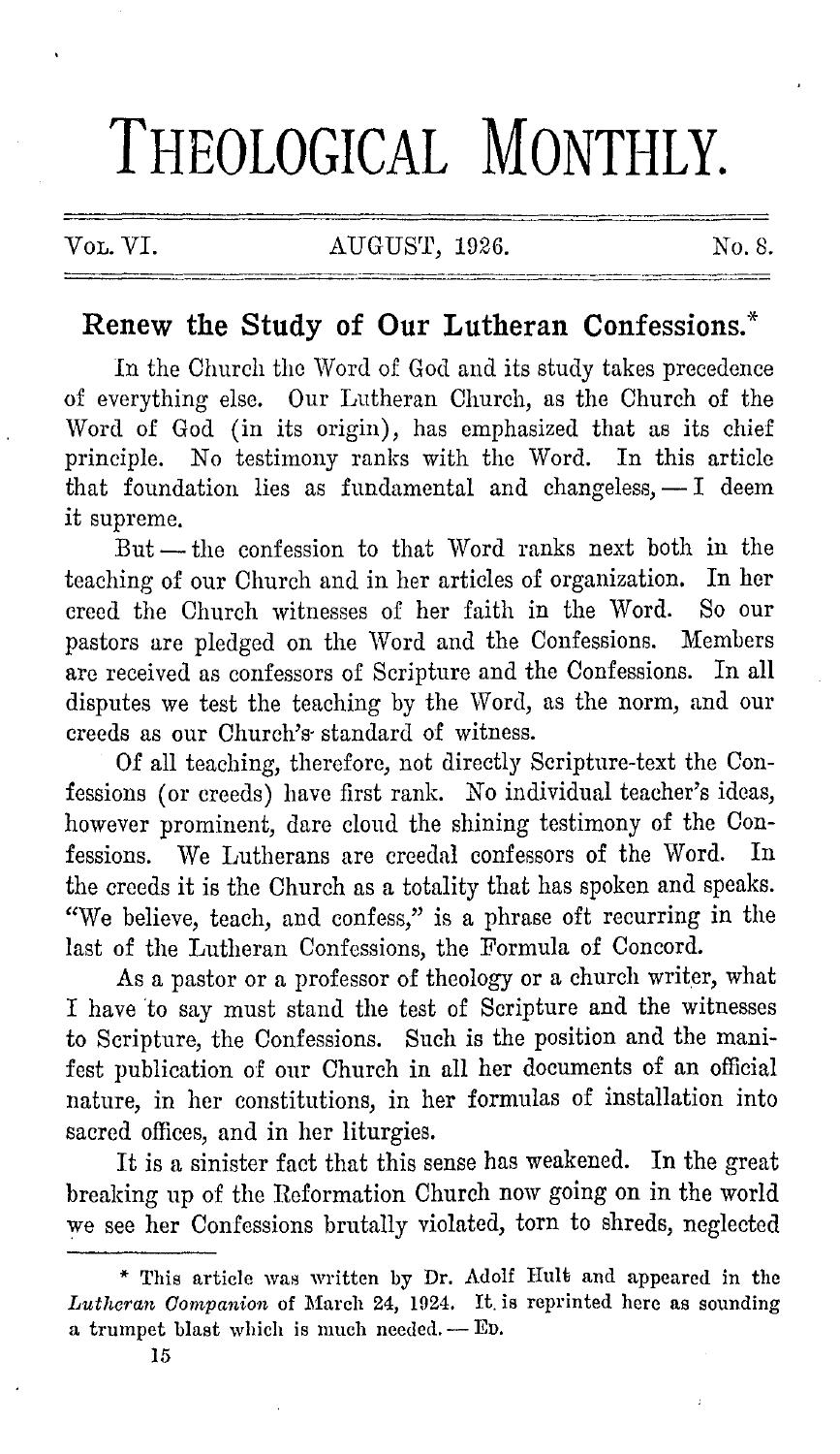### **THE THEOLOGICAL OBSERVER.**

The **1926** Triennial Convention of the Missouri Synod, which assembled in St. Louis, Mo., this year from the 9th to the 18th of ,Tune, was a notable gathering, having been attended by more members of Synod than any previous synodical meeting. The outstanding event was the dedication of the new buildings of Concordia Seminary on a beautiful site adjoining and overlooking the city, west of Forest Park. It is estimated that about 50,000 people took part in the simple, but impressive ceremonies. At the synodical sessions, which were presided over by the venerable President of Synod, Dr. F. Pfotenhauer, assisted by the vice-presidents, Dr. F. Pieper, the President of Concordia Seminary, read an essay on "The Christian Religion in Its Relation to All Other Religions," and Dr. W. H. T. Dau, until now managing editor of the THEOLOGICAL MONTHLY, presented a paper on the position we should assign to science in our thinking ("The Pursuit of Sciences which God Approves"). Both papers were gratefully received. Synod gave much attention to its institutions for the education of ministers and teachers, to the training these workers are to receive, and to its Christian day-schools. Nor was Sundayschool work overlooked. Quite important was the adoption of resolutions in which Synod reaffirmed its well-known position over against the lodge evil. It ordered the appointment of a committee which is to deliberate on the attainment of greater uniformity in lodge practise. The Intersynodical Committee was instructed to continue its work. Missions and church extension were discussed at length and with enthusiasm and were voted large appropriations. May God grant wisdom and strength to the members of Synod, so that the important resolutions adopted for the extension of His kingdom can be carried out! - Shortly before Synod convened, in connection with the closing exercises of Concordia Seminary, the degree of Doctor of Divinity, *honoris causa,* was conferred, by the Faculty of the Seminary, on the following brethren: Pastor W. Dallmann, of Milwaukee, and Professors Th. Engelder and L. Wessel, of Springfield. ARNDT,

American Preaching.  $-$  Ozora S. Davis, of the Chicago Theological Seminary, in a lengthy article published in the *Journal of Religion,* sets forth what to him seem the outstanding characteristics of the American Protestant pulpit in the first quarter of this century. Naturally, ho is thinking chiefly of preachers belonging to denominations of the Reformed type. As to the length of sermons, he notes that the preacher to-day must "limit himself to half an hour and probably less for the sermon; he must study and achieve compactness and energy; he must 'put it across' quickly and accurately." respect to the delivery he holds that there is a "remarkable change" from the "oratorical to the conversational style." He finds, furthermore, that the modern sermon shows "freedom from the technical terms of theology" and uses "the vivid and energetic vocabulary of the actual world." This last remark may be true touching sectarian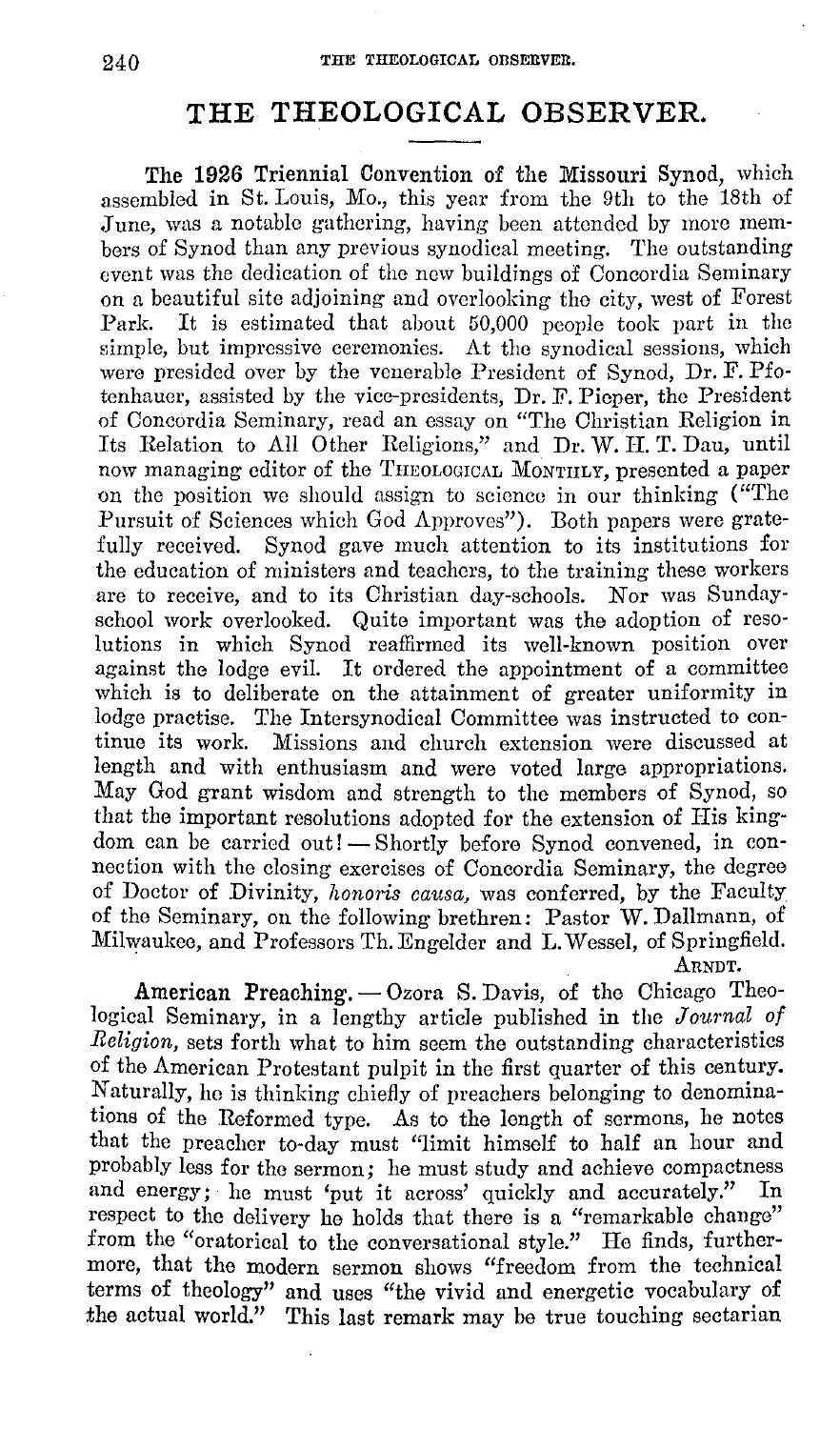pulpits; we hope it docs not apply to our Lutheran sermons, but that with us the preacher's aim still is to indoctrinate his hearers, which implies that such terms as justification, regeneration, predestination, etc., are used and explained. - Dr. Davis finds the greatest changes of all in the materials used in the sermons to-day. "Dogmatic fetters have been broken, life is looked at directly." The preacher is no longer concerned with soundness of doctrine, but rather concentrates on "the actual experience of living men and women." Alas! this is true of the circles which Dr. Davis has in mind. Objective, revealed truth is considered almost a nonentity. While our author admits that the chief Bible doctrines are still preached in Fundamentalist circles, he writes: "The following doctrines are in constant evidence: The reality and reasonableness of religion; a Christlike God, not so much the transcendent Sovereign as 'the God and Father of our Lord Jesus Christ'; the redemptive power of sacrificial love, evident and potent in the death of Christ, a fact which is greater and more vital than any or all explanations of it; the interpretation of the Christian experience in the terms of moral union with Christ; therefore a tendency to renew the meaning of Paul's 'in Christ' and to accent the mystical rather than the dogmatic or institutional phases of the Christian religion; the representation of the Christian religion as 'a way of living according to the principles of Jesus and in fellowship with Him'; therefore a major accent upon the central reality of the living Christ; intense moral passion concerning the practical matters of daily life; yearning for social justice and the realization of the kingdom of God; international sympathy and passion." The author states conditions correctly. In the American pulpit, especially where it is tinged with Modernism, the attempt is manifest to avoid concrete, primary, fundamental doctrines and to go grazing in the field of general moral truth, of ethical axioms, of feeling and social endeavor. - Other points touched on by Dr. Davis are: that the preacher nowadays conceives of his task as teaching, in which connection he makes the interesting statement that "the day-school of religious education seems to be growing in favor"; that there is an "increasing concern for the social applications of the Gospel"; that sermons are being preached to children quite frequently nowadays; that sermons on a book or a piece of literature and on great characters in history, especially Bible history, are gaining in popularity; that world peace is being advocated in the sermons of the American clergy, and that "the transmission of sermons over the radio is an important new factor in this field." Looking at the survey of the situation as given by Dr. Davis, we have to say that lovers of the old Gospel find what they prize most highly is being excluded more and more from the Reformed pulpits in America. ARNDT.

"The Feast of Our Lord Jesus Christ as King." - Under the title "Lutherans Will Not be Caught with the Pope's Bait" the *Lutheran Church Herald* of April 6 presents the recent resolutions of the "National Lutheran Council" in. reference to the Encyclical Letter of Popo Pius XI issued December 11, 1925. This letter in- $16$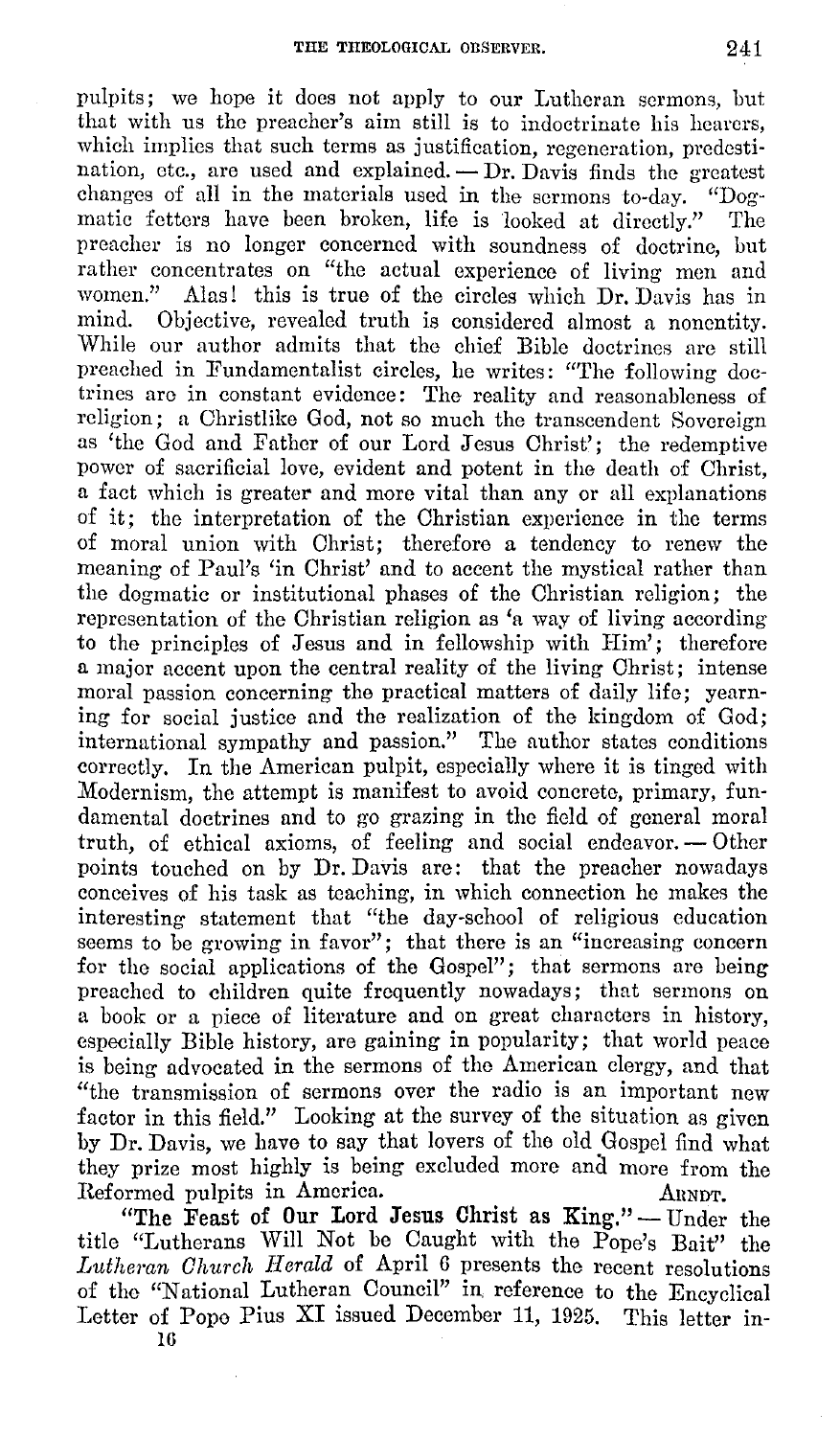stitutes a "Feast of Our Lord Jesus Christ as King," to be celebrated on the last Sunday of the month of October every year, and "commands also that on that day each year be renewed the dedication of the human race to the most Sacred Heart of Jesus which our predecessor, Pius X, of holy memory, orders to be repeated each year." The resolution of the Lutheran Council states: "It would seem almost a sacrilege to speak any word except in approval of such a feast and such a dedication. All true Christians desire to sec Christ honored as King and pray that the kingdoms of this world shall become the kingdom of our Lord and His Christ. And we would not utter a word of dissent were it not for certain statements in the encyclical which are not true, which are sectarian in the worst sense, and which are uncharitable; and were it not for a fact which is obviously designing and hostile to very large groups of Christians and to widely accepted views of Christian truth. The Pope does not express the truth  $\ldots$  when he says that 'the Catholic Church' — meaning, of course, the Roman Catholic Church- 'is the kingdom of Christ on earth.'... There is no institution on earth, no person or order of persons, to whom we may point and say, 'Here behold the kingdom of Christ.' . . . Wheresoever the Spirit of God is and works through the means of grace, leading men to faith in Christ, there is the kingdom of Christ. To accept and celebrate this Feast of Christ as King in the very spirit of the encyclical is at least tacitly to acknowledge all of the pretensions of the Pope to temporal and universal sovereignty as Christ's vicar. . . . The Pope makes himself the head and leader of the most sectarian of all the sects and acts very uncharitably. The designing spirit and hostile purpose of the Pope are unmistakably visible in the choice of the day upon which, every year, the feast is to be celebrated. . . . We may not say that the Pope is not sincere in his expressed desire to see Jesus Christ universally recognized as King over all people and things on earth; but there can be no doubt that he thinks, and perhaps sincerely, that the best way to bring this about is to counteract, as far as possible, the Reformation and the liberating truths of the Gospel which it restored to men. . . . What a master-stroke it would be if His Holiness could set up a festival that would be enthusiastically celebrated with 'manifold ceremonies of veneration,' not only by Catholics, but also by great multitudes of Christians calling themselves Protestants! But we at least will not be caught. . . . May we not commend to the consideration of all Protestants the question whether they will not more certainly honor Christ as their Savior and King by faithfully adhering to the truth of the Gospel and conforming their lives thereto than by joining in the celebration of a mighty festival marked by 'magnificent processions' and outward 'ceremonies'?" MURLLER.

Is the Expositor's Greek Testament Altogether Reliable?-In the April number of the current volume of the *Review and Ex-*<br>positor appears a good article on "The Watering of Luke." The *positor* appears a good article on "The Watering of Luke." writer, Prof. P. W. Crannell, of Kansas City, Kans., takes Dr. Bruce, who fumished the exposition of the Gospel according to St. Luke in the *Expositor's Greelc 1'estamcnt,* to task and shows that the hyper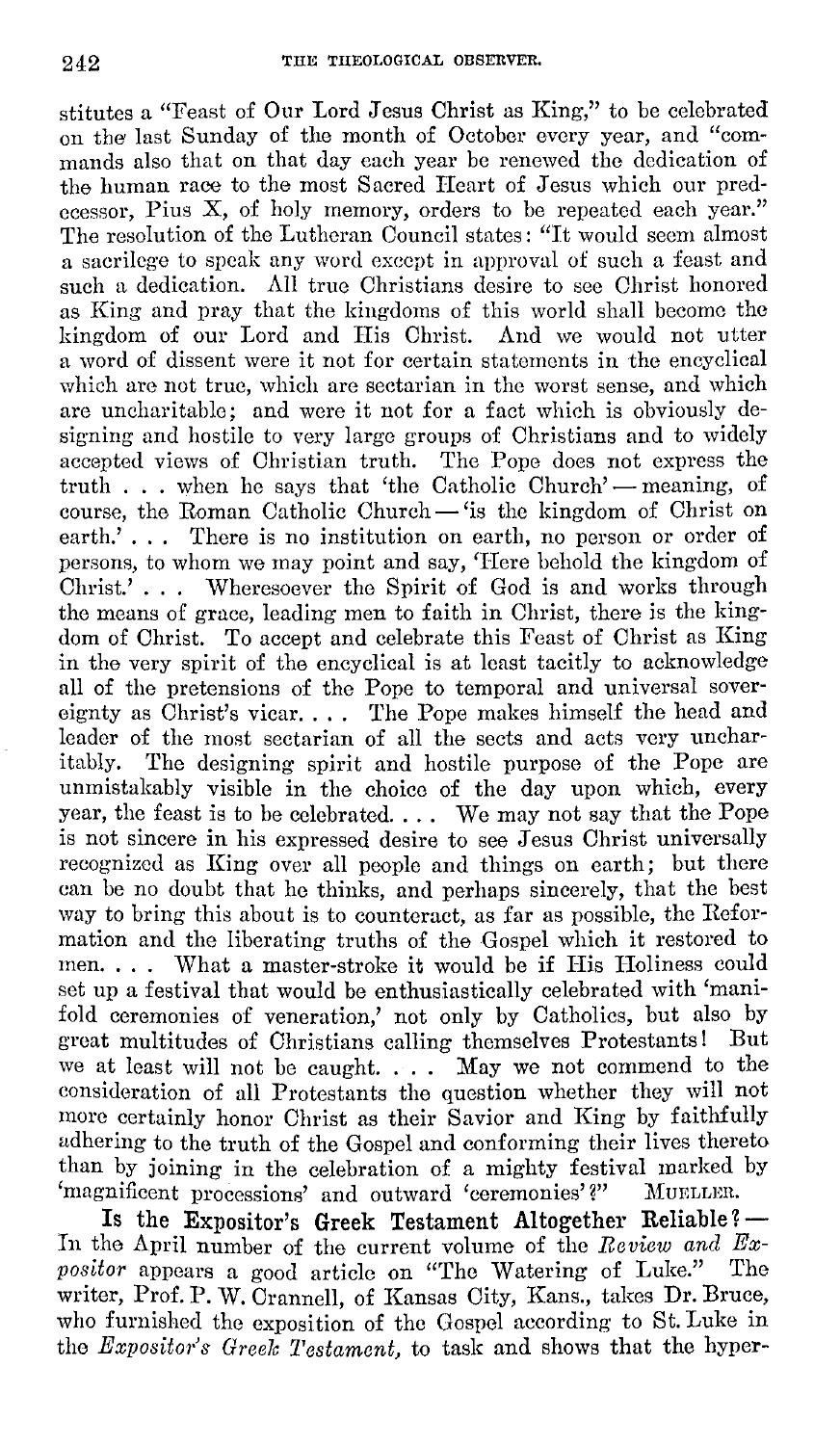critical and damaging conclusions of this scholar are untenable. We are accustomed to look upon the *Expositor's Greelc Testament*  as a conservative commentary, and, relatively speaking, it deserves to be classed as such. But it is surprising to what an extent negative criticism has been permitted to determine and to color the views presented in this far-famed work. Professor Crannell, in speaking of Bruce's treatment of St. Luke, complains of "his too frequent surrenders to the enemy," his "very free handling of the inspired writers," of "his seeming air of conscious superiority toward Luke in particular," and of such ire-stirring phrases as, "Luke has toned this down," "watered this down," and the like. The following paragraphs summarize quite well the objectionable elements in Bruce's comments and the line of thought pursued in Dr. Crannell's critical  $\ar{ticle}$ :  $-$ 

"What revolts the Bible student is Bruce's freedom of handling of Luke, his representation of Luke's freedom of handling the Gospelfacts, and the character of the disciples and of Jesus, his insistence on tho overstrong influence of tho subjective in Luke's writings, his theory of Luke's being enveloped in the magnifying, partly misleading, fog of tho second-generation Christian hope and feeling. It is too much like the discrediting of John's gospel on the ground of its representing late views of Christ and not being the original, clearcut conception of the Master gained in his lifetime by the eye-witness.

"A full treatment of our question should lead us into a thoroughgoing inquiry, first, as to what foundation there is for supposing that Luke's time of writing was such that he would see Christ through the nimbus of second-generation Christianity; secondly, as to what other writings, indubitably late in the century, do yield in the way of softened treatment and idealization; and thirdly and principally, docs an actual study of Luke, in comparison with the others, reveal such a softened and haloed treatment? This article can, of course, do little more than hint at the outlines of such a study."

The purpose of this little notice is mainly to emphasize that as one approaches the *Expositor's Greek Testament,* the warning *cave!* 

is in place. ARNDT.<br>
What Is the Baptist Church?—This question has been agitating the Baptist Ohurch as a whole for some time, chiefly because of dissension within the ranks, and the formal statement was to be agreed on at the Northern Baptist Convention, which met in Washington May 25-30. This group was to endeavor to define the Baptist Church as one "accepting the New Testament as its guide and composed only of baptized believers, baptism being by immersion." The difficulty in the whole matter, as stated by Elmer William Powell in the *Christian Century* of April 8, is that "Baptists have no machinery for making definitions, and churches vary in doctrine and practise through the centuries." The local church is regarded as independent and self-governing. Churches are united in conventions as missionary bodies, which at times endeavor to enforce a formulized creed. as the Northern Baptist Convention was to try to do. Mr. Powell states that to define the Baptist Church by the above-mentioned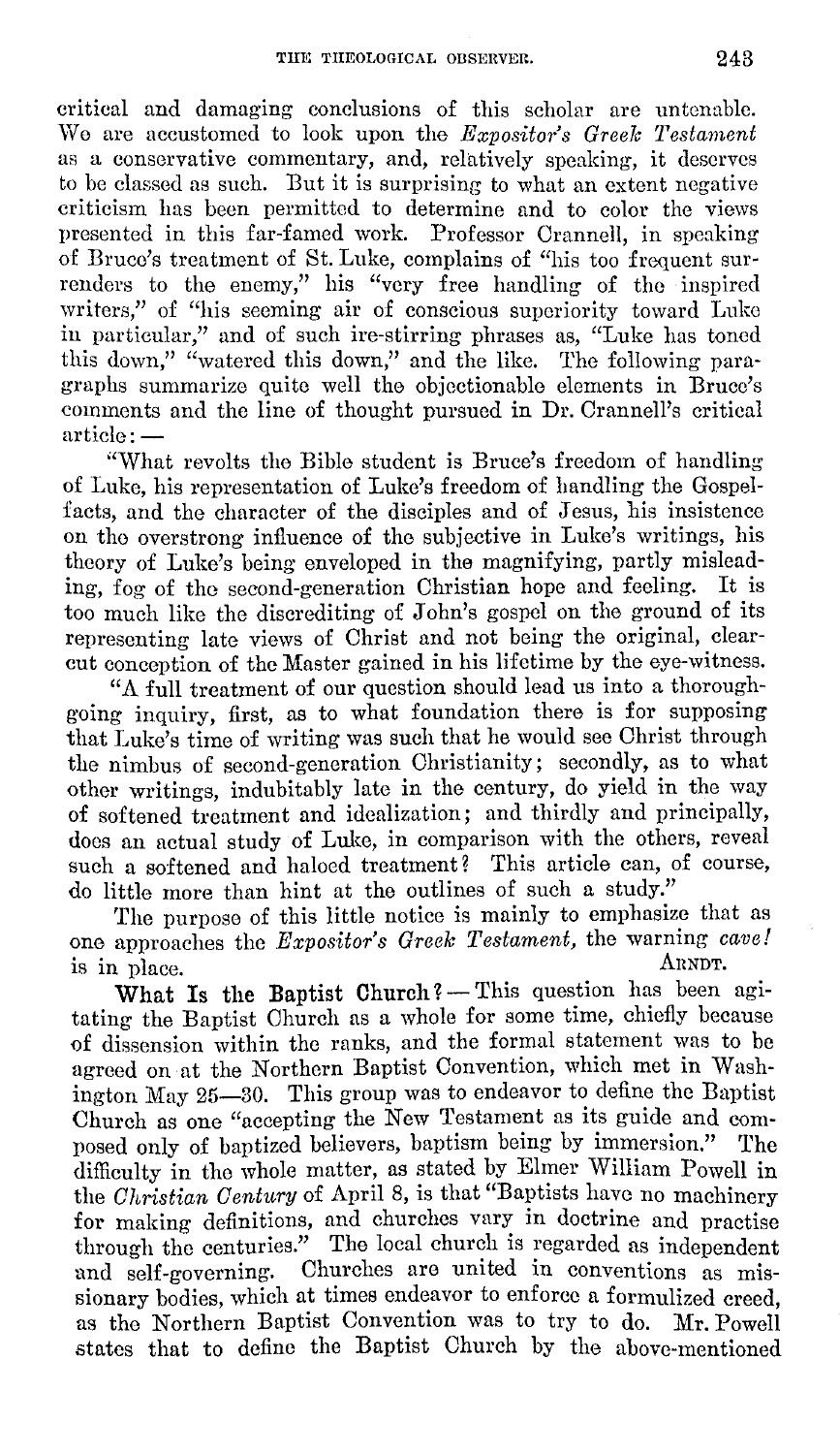definition, "as the Fundamentalists now prefer shall be done," "would break faith with the Free Baptists with their open membership churches and lead directly into the courts." The writer quotes Rev. F. M. Goodchild as stating, during attempts to merge Baptists and Free Baptists, in 1907: "We should demonstrate in our union that liberty promotes unity. The basis of union could not be creedal. . . . The Lord Jesus alone must be tho object of our united allegiance. His New Testament must be our sole confession of faith." Then Mr. Powell laments the fact that **Dr.** Goodchild has become president of the Baptist Fundamentalists. "The attempt to define a Baptist church is for the purpose of excluding the Park Avenue Baptist Church, and this simply means Fosdick," is Mr. Powell's criticism, and he defends his disapproval: "The Park A venue Church is following the line of Baptist faith and in the area of the Northern Baptist Convention there are hundreds of churches which now practise open membership, and hundreds of others will do so. . . . As a matter of fact the younger men in the ministry are moving toward open membership" - Communion or Baptism according to the dictates of the individual conscience - "and carry forward our Baptist genius. They are the true sons who insist on the 'faith of our fathers.'" The picture of a Church which is unable to exclude from its pastorate an out-and-out Modernist of Fosdick's type and which, on the other hand, cannot even defend its muddled confessional standpoint, is indeed a sorry, one. MUELLER.

The Minister and Books.-The *Watchman-Examiner* of April 8 quotes Dr. A. T. Robertson on this subject: "The pulpit has not been dethroned by the press, but the press challenges the pulpit to do its best. A pastor cannot remain indifferent to the reading habits of his people. What they read will help or hinder what he preaches. What they read will help or hinder what he preaches. It is a perilous thing for the young or the unskilled to read only onesided presentations of new 'isms' and fads before they know enough to answer the follies and fancies of idle dreamers. The pastor's sermon's should bear some relation to the reading of his people. Too often pastor and people live in different intellectual worlds. He does not know what they are reading and what they are thinking about. They do not understand what he is preaching about. The preacher should stimulate people to read good books rather than denounce bad books, which usually simply advertises them. In rural communities in particular a pastor has a great opportunity as a guide of the people. If there is no public library in tho community, it will richly pay the church *to* have one and to fill it with good and great books that will enlarge the horizon and enrich the life of the people."

MUELLER.

Playing with Sacred Things. - What trifling argumentation is often resorted to when serious questions are to be decided was shown at the Presbyterian convention in Baltimore, when Dr. Macartney, of Chicago, opposed his brother, Dr. Macartney of Philadelphia, the latter of whom is a staunch Fundamentalist. The matter under discussion was that section of a report which dealt with the New York Presbytery and which, in the opinion of the Philadelphia Macartney,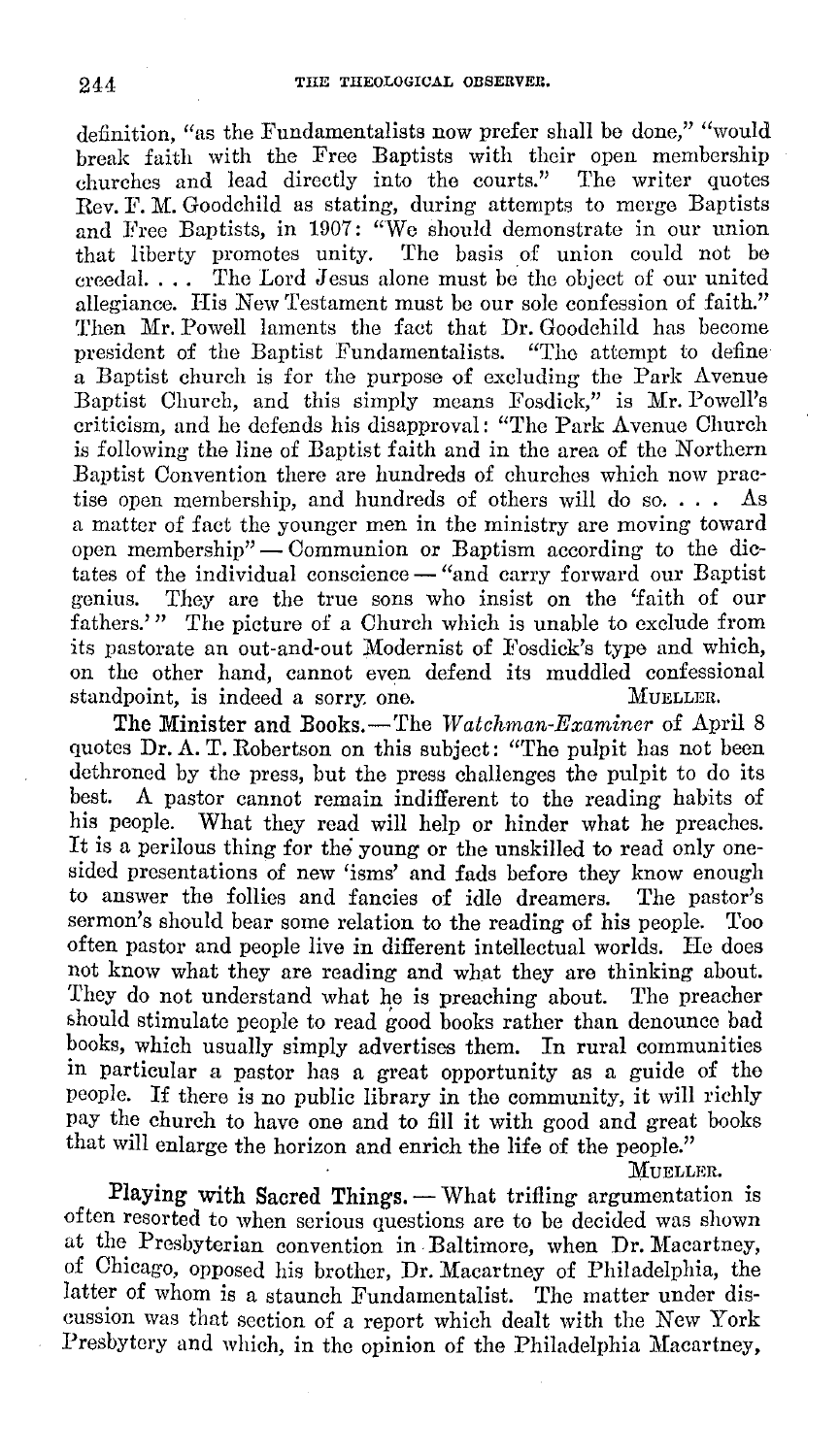was not satisfactory. The newspapers reported the address of the Chicago Macartney as follows: "Rev. Albert Macartney, addressing the assembly, and 'Brother Clarence' pleaded for peace and conciliation in a brief talk which many assemblymen called the most touching of the convention. 'Brother Clarence is all right,' he said. 'The only trouble with him is that he is not married. If he were, he wouldn't have so much time to worry over other people's theology. After years of ministering to a church, including thirty-five denominations, I am for the report from cover to cover; not so much for what it says as for its purpose and objects.' Recalling his childhood, he said: 'Mother used to sing to us our favorite hymns each night. For me she sang "Rock of Ages," and for Clarence she sang "There Is a Fountain Filled with Blood." We didn't know what that meant then, but it made for us the Christianity we then possessed, and were it possible for mother to return, we'd find our way to our old home in West Pennsylvania, and there'd be room for us to kneel and sing those hymns; and I believe there is room for us to kneel beside our great mother, the Presbyterian Church, in great loyalty to Jesus Christ.' The speech was ended among the most prolonged applause during the assembly.''

Is it thus that great issues are met? ARNDT.

A Preacher's Modern Temptations. - Modern temptations confronting the preacher, according to Elmer E. Conrath, writing in the April 15 issue of the *Watchman-Examiner,* are "akin to that which faced our Lord when the devil took Him up on a high mountain and promised Him the whole world if He would do certain things." The first type of temptation is that on the road to distinction. In former times, according to Mr. Conrath, distinctions came through faithful cure of souls, sound preaching of doctrine, and striving for uprightness in the community. "But in these modern days, in the ministry as elsewhere, there are short cuts, if not to glory, at least to notoriety<br>and conteinty of getting in the public eve for a day or two. The and certainty of getting in the public eye for a day or two. preacher who' thirsts for fame has two courses open to him. One is. to attack the Bible." The writer shows that this procedure effects "a big house - for a few sermons at least." "But it soon fails; it is the path of lesser ability; for 'the sort of ability that could get only an ordinary hearing for a sermon on John 3, 16 and could not even begin to do justice to that piece of Scripture gets a three-column streamer to the effect that 'Dr. Dingus Declares the Bible is Out of Date.'" The other method of gaining notoriety listed by Mr. Conrath is by proceeding "to deliver a sermon, or issuing a statement, to the effect that prohibition is a failure...." Though Mr. Conrath seems to make quite a point of the fact that the latter proceeding is rather against the practise of the Church than of the ministry, yet he is right in denouncing tho pastor who degrades the pulpit into an organ of disreputable sensationalism. MUELLER.

Religion and Prosperity.--Roger W. Babson, the noted business expert and statistician, recently expressed the opinion that religion is at the foundation of prosperity. Statistics show that all worth-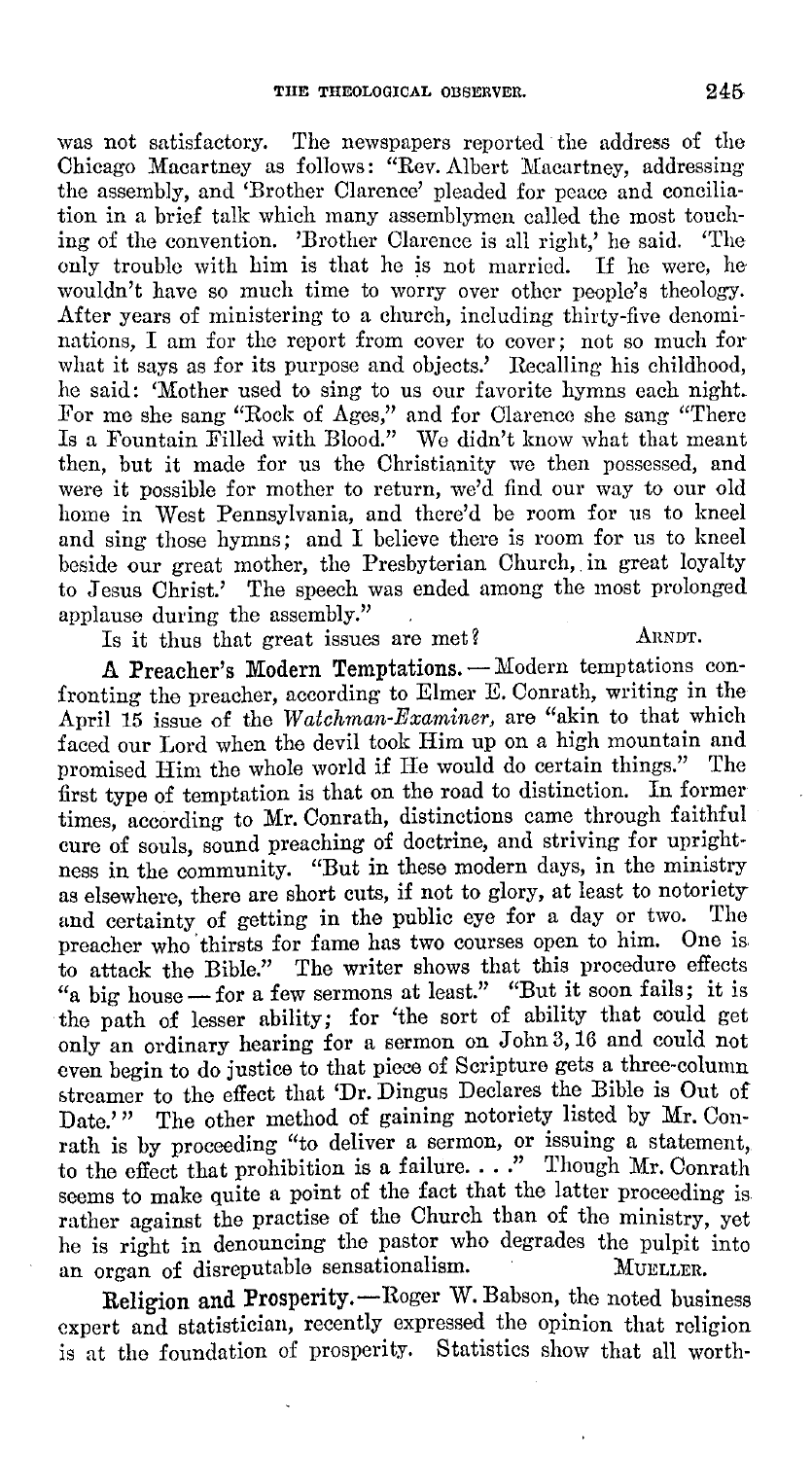while things in the world $-1$  include inventions, industries, railroads, public utilities — originate with a very small group of people. Statistics further show that ninety per cent. of this small group owe their vision, faith, and courage to a praying father or a praying mother.... The real security for property and legitimate investments rests upon the religion of the nation. The value of our stocks, bonds, deeds, and mortgages lies with the motives of the people. With fiftyone per cent. of the people honest and having at heart the good of the commonwealth, our legitimate property and investments are safe.... The real safeguards of your savings are not the banks, but the churches." As the quoting editorial states: "It is a healthy sign when men who could hardly speak with authority on the subject of religion realize that religion — and especially the Christian religion, whose teachings they cannot but admire - is the need of the hour if business and industry are ever to be rescued from tho selfish, mercenary, and inhuman spirit which is making havoc with the Golden Rule." If Babson and others could realize the true way by which Christianity works for good in the community and state, then their commendation would be even more emphatic. MUELLER. their commendation would be even more emphatic.

**On "Hearing the Other Side."** - The *Homiletic Review* for June, 1926, contains an editorial on the old Latin maxim, Audi *altcram partem.* The principle is good enough, but the application made of it there is not satisfactory. The reader may judge for himself, as the article is reprinted herewith: $-$ 

"The caption of this editorial is a fundamental principle in court procedure, both civil and criminal. But outside the restricted field of jurisprudence, to 'hear the other side' is as vital to ascertainment of truth as it is to the spirit of fairness. Indeed, at the moment we cannot conceive a section in the whole area of human action and thought where it should not apply. The researcher in physical science who thinks he has discovered a new chemical element (such as illinium, the latest addition to known elements) is not satisfied with positive evidence in the presence of certain lines in the spectrum; he searches for negative testimony. Is there any other known substance, he asks, which under the conditions may give the same lines? "The other side!" The way to the conquest of yellow fever was discovered in similar fashion. Patients bitten by a certain species of mosquito contracted the fever; those carefully guarded from bites escaped the infection. Again, the other side! And so it is always in such scientific research as permits the acid and impartial test of agreement and difference.

"In view of this habit, this inflexible rule, or method, in science, is it not a bit strange that in matters religious, theological, or political many not only do not seek to know 'the other side,' but even grow angry at the mere expression of an opinion not their own? They seem never to have prayed the prayer: Lord, make it possible for me to apprehend that I can be mistaken. The indirect suggestion of such a possibility discovered in the statement of a position other than their own acts as incitement to passion and challenge to combat.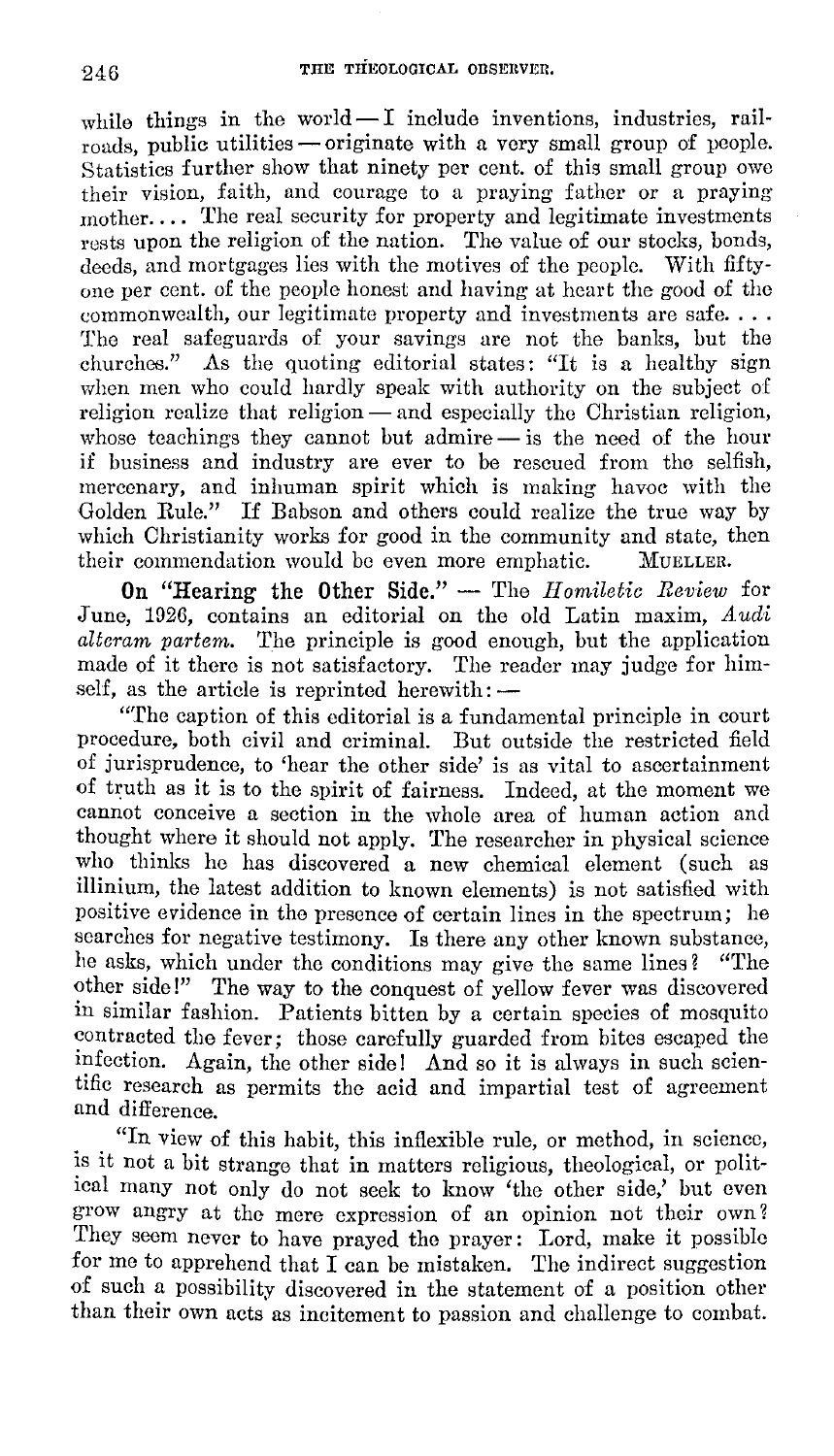They do not so much want to be right as to be left in the comfort of self-assurance undisturbed by suggestion of doubt of the correctness of their conclusions. Hence, on the one hand, they read what they like, believe, and hold, and, on the other, eschew all else. A Republican paper or (not *and)* one Democratic, a Fundamentalist magazine or (not *and)* one that is Modernist, is all-sufficient. And so, unconsciously, but inevitably, they become intellectually asymmetrical, dwarfed, gnarled, misshapen, intolerant, and often intolerable. They know not the serenity of mental poise, the equability of a mind established in the truth by seeing it from all angles.

"Among the worst of the sequelae of this habit of mind is the weakening of moral fiber resulting from the absence of that best of disciplines, self-discipline. When a minister says (as one has said), I can't read on evolution because it would 'upset my theory of Old Testament symbolism,' or (as another said), 'I dare not read Biblical Introduction because I might have to reconstruct my theory of the Bible,' both display a laxity of moral resolve and a fearfulness of fact which are fatal to leadership. The timid never 'lead' either a forlorn hope or a victorious assault.

"Facts are God's finger-posts. Who ignores them may wander far in the slough of the unverified."

To hear the other side is fair. But no one ought to demand that after you have heard the other side and have acquainted yourself with the arguments produced and have recognized them as false, you should continue listening to that side just as though you had not taken a stand in the controversy. Such an attitude would befit skepticism, but would not be in keeping with that joyous faith which has found in Christ the realization of its highest hopes and wishes. Some people are always doubting. They seem intensely interested in digging up difficulties. It has been well said that they are like the man who, having climbed up a tree, is trying to saw off the branch on which he is sitting. In such a case it is no longer the *Audi* alteram partem principle which is dictating the action, but unbelief. ARNDT.

The Bible in the Public Schools. - Another expression on this topic, brought forth by the proposed bill in Virginia compelling the reading of the Bible in the public schools, is quoted by the Baptist of April 10, from the *Religious II erald* of the Virginia Baptists: "We would encourage the reading of the Bible in every way open to us  $-\text{in}$  the home, in the church, by the way, everywhere and in all possible and suitable conditions. But Baptists will never consent to have the state exercise authority in matters of religion. They are bound to protest when any such effort is made. They know what their forefathers suffered and endured. They know that they have entered into their heritage of religious liberty in this State through the toil and suffering of others. Hence the day is probably far distant when Virginia Baptists will acquiesce in any proposal to turn over to the Commonwealth any authority in the realm of religion." MUELLER,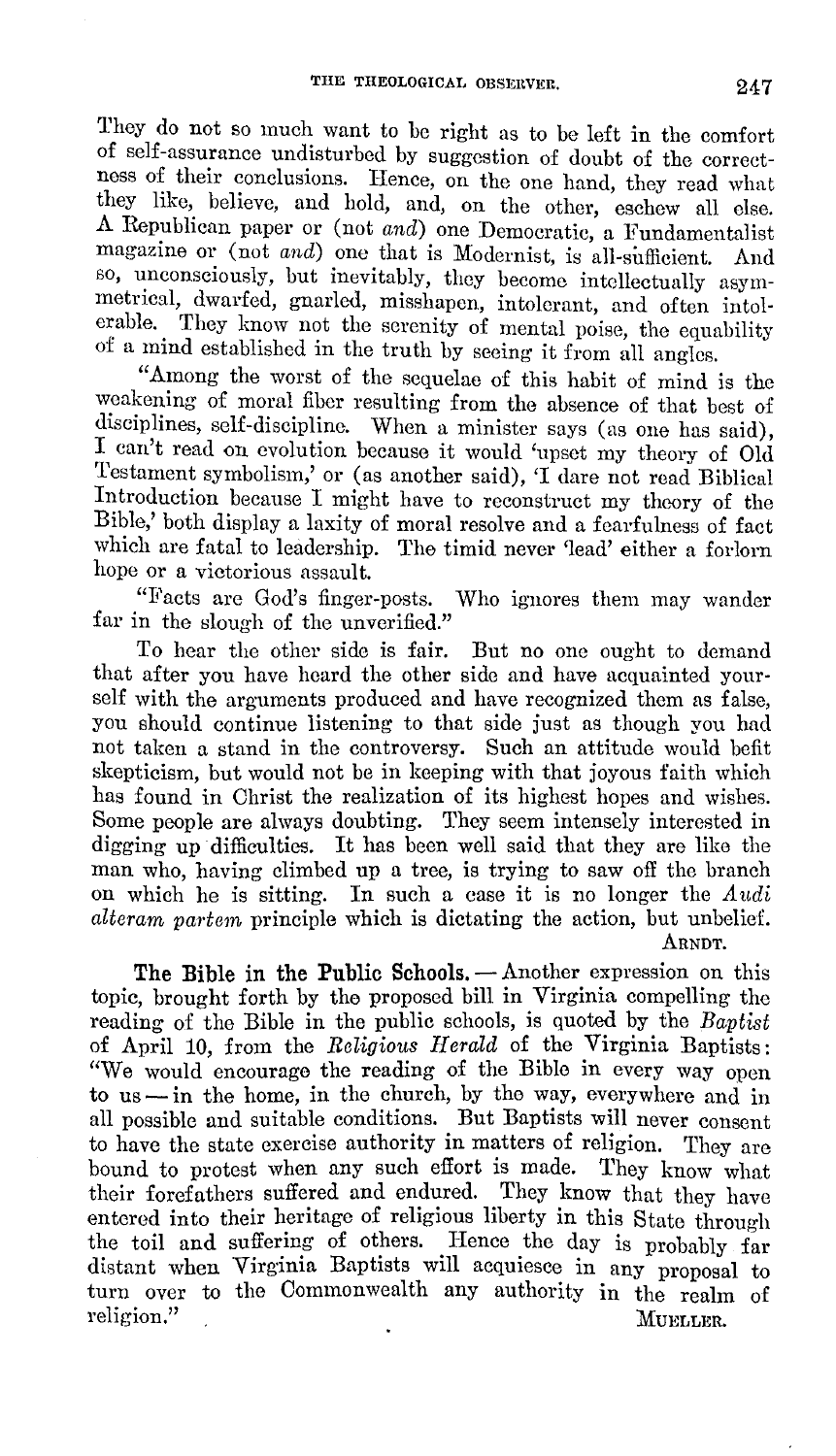The True Nature of Modernism Becoming Known.  $-$  The *VVatchman-Examiner* carries a Fundamentalist's page, in which the following interesting item recently appeared:  $-$ 

"A few years ago the Fundamentalists were kicked and scoffed at, and the Modernists were hailed as the prophets of a new age. Things have changed a bit. The newspapers do not sneer at Fundamentalists as they did. In denominational councils their opinions are asked. The Modernists are having their turn in being ballyare asked. The Modernists are having their turn in being bally-<br>whacked. Even their one-time friends are turning against them. Even their one-time friends are turning against them. We remember that after the Buffalo convention the *Christian Register,* the organ of the Unitarians, issued an 'All hail' to the 'Unitarians' of the Northern Baptist convention. It has no kind words to say now of the Modernists among us, whom it greeted fraternally then. It does not honor them by the name Modernists. It calls them Institutionalists, following the lead of Prof. Kirsopp Lake. It approves Prof. W. T. Waugh's words that for Unitarians to make terms with them is 'treating with the enemy.' It says with Herbert Oroly in the *New Republic* that their influence is 'chiefly on the reactionary side.' It declares that, 'although many of them pride themselves on being liberal, their Liberalism consists largely in applying to religion the compromising technique of opportunist politics.' Then it proceeds to castigate the whole group by saying: 'The Modernist is the man in the creedal orthodox churches who wants peace and not division. He says that theology is unnecessary and that unity is everything. Ho does not plead for truth, but only for fellowship. He says that Fundamentalist and Modernist can live and work together, and if they cannot seek the truth and think together, why should they think anyhow? It is not necessary. Religion is not a matter of thought, of doctrine. Religion is a way of life.' And then the *Register* pronounces the judgment: 'The Institutionalist (Modernist) is a compromiser, as the Fundamentalist is not.' All this is not a Fundamentalist's description of a Modernist. But apter, truer words could not bo chosen. As tho Modernist reads them, he will feel the truth of Dean Brown's words: 'It is just as easy to be opinionated and disagreeable on the liberal side of the fence as it is on the conservative side.'" ARNDT.

**A** Nut for the Evolutionists to Crack. — The *Presbyterian* some time ago printed the following facetious little article, which originally appeared in a Kansas paper and which has not lost any of its attractiveness by doing extensive traveling:  $-$ 

"Scientists have discovered that the humble, but very much despised cockroach ranks first in antiquity among all the creatures of the earth. And in making this discovery, the same scientists have been 'hoist by their own petard,' as the old-time country editor would say, for the reason that the present-day cockroach shows no change whatever from his ancestors of two hundred thousand years ago. If there is anything in this talk of evolutionists that creatures are ever changing, such, for instance, as ape into man, why is it that the cockroach has not changed? When confronted with this question,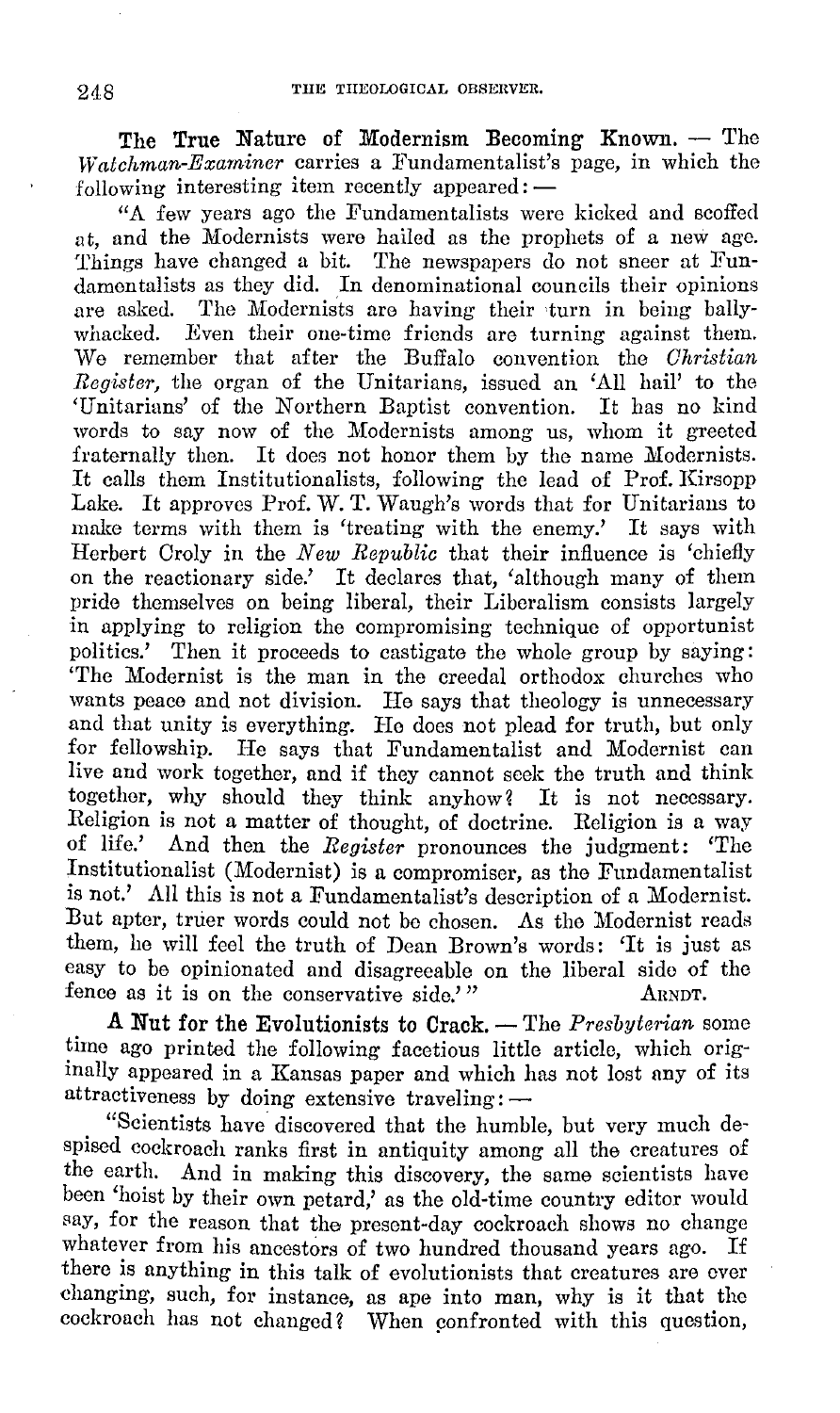Tom McNcal, editor of the *Kansas Farmer* and an evolutionist of the first water, dismissed it, as most scientists do, with the query: 'Who would want to evolute from the cockroach anyway?' Another scientist replied that the cockroach attained millions of years ago so perfect an adjustment to nature that no alteration was necessary. But this explanation is rather far-fetched because the cockroach had no cupboards, pantries, or ice-boxes to get into millions of years ago. Certainly there is just as much reason for a cockroach to change its form and habits to overcome the modern barriers to its food supply as for an ape to quit hanging by his tail when the cocoanuts ran out and begin working in a garden for his food supply. It will be hard for. the evolutionists to convince all the people that man descended from the monkey until they clear up this cockroach business."

ARNDT.

Is Modern Geology Reliable?  $-Dr$ . Bartoli, who is considered one of the eminent scientific men of Italy to-day, has written a book entitled, *The Biblical Story of Creation*, in which, according to the *Sunday-school Times,* the following appraisal of present-day geology is found:-

"Geology is hardly a science at all. It tries empirically to say something about the formation of the earth's crust, but sound reasoning and the certain data from experiments forbid us to lay down any theory as certain and definite. Geology is a science in the making, a science of the future, not certainly a science to-day. Its three principal theories as to the origin of rocks, plutonism, neptunism, and vulcanism, have ended in skepticism. Theories follow one another in quick succession and satisfy no one. Not a day passes that does not see new hypotheses, new schemes, new plans, new tabulated results, as to the formation of the earth; in reality there is a babel of tongues and nothing more. I£ any reader doubts this assertion, let him consult books on geology, and he will undeceive himself.

"Must we wonder at all this? By no means. Geologists have undertaken an impossible task. Looking upon an immense globe of ruins and broken fragments, they want to tell us how the first fabric of the earth rose and came into being. A vain labor, a useless effort I They will never succeed in their endeavors. If, however, laying aside their preconceived ideas of evolution, they accept the Bible's account of the reconstruction  $\lceil \ell \rceil$  of the earth, they will have light in the darkness by which they are surrounded. The internal structure of the earth will not appear, then, as mysterious as now."  $A_{RNDT}$ .

The Bross Prize. - The late William Bross left to the trustees of Lake Forest University a sum of \$40,000, from the proceeds of which every ten years a prize of \$6,000 is awarded for the best book fulfilling the conditions of the deed of trust, the objects of which are "to call out the best efforts of the highest talent and the ripest scholarship of the world, to illustrate from science or any department of knowledge, and to demonstrate the divine origin and authority of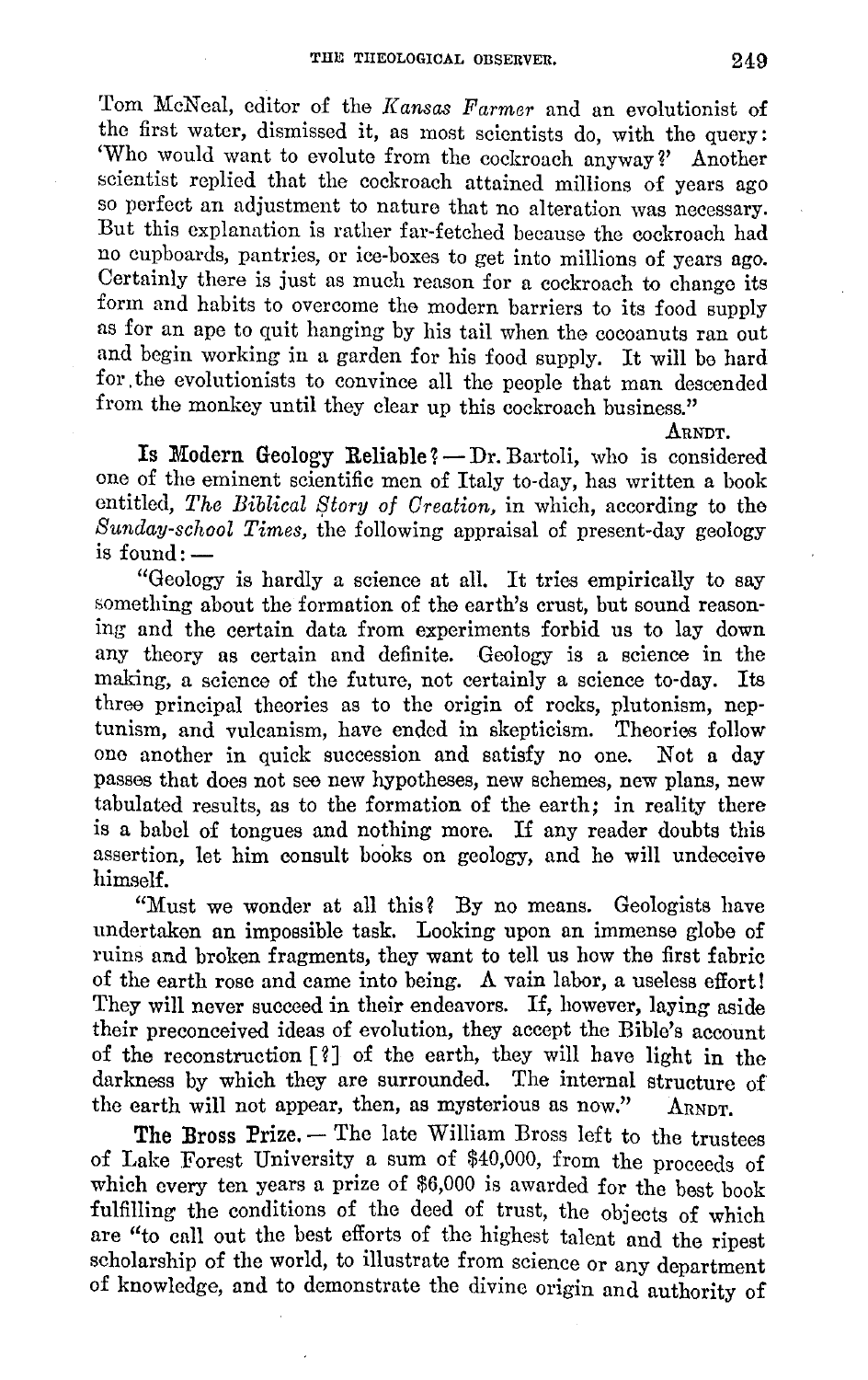the Christian Scriptures; and, further, to show how both science and revelation coincide and to prove the existence, the providence, or any or all of the attributes of the one living and true God, infinite, eternal, and unchangeable in His being, wisdom, power, holiness, justice, goodness, and truth." The latest award is made to Douglas Clyde Macintosh, Dwight Professor of Theology in Yale University, for his book *'l'he Reasonableness of Christianity.* The *Presbyterian*  (Jan. 7, 1926) bluntly states: "A candid examination of it will convince any intelligent reader that it would have been more accurately named if he had called it 'The Unreasonableness of Christianity,' provided the word Christianity be taken in its historical meaning as designating the religion established by Jesus Christ and His apostles and believed on by the Church of all ages." One of the author's keynotes is: "All that has been said of the reasonableness and truth of Christianity is demonstrably valid whether we have any Christology or not and whatever we may or may not believe about the historic Jesus. It would still be valid if it should turn out that Jesus was essentially different from what has been commonly believed, or even that He was not truly historical at all." The *Presbyterian*  comments: "In extracting from historical Christianity what he calls the essence of Christianity, Professor Macintosh proceeds on the assumption that nothing that is irrational or immoral can belong to the essence of Christianity. The significance of this procedure appears when it is perceived that, in his judgment, everything of the nature of the miraculous is irrational and that the thought of salvation through the expiatory death of another is immoral.... He is able to write thus concerning that which the Christians of all ages have regarded, and rightly, as the very heart of Christianity: 'Much less is it reasonable to suppose that the divine justice was satisfied by Jesus' vicarious suffering on the cross, viewed as a substitutionary punishment of the sinner's sin. Any such notion is not only not a part of the essence of Christianity; it is essential to the well-being of Christianity that it be eliminated from the Christian's belief.' Surely we need say no more to make clear that the Bross Prize volume of 1925 is definitely and polemically antichristian." The judges who awarded the prize were Drs. Kerr and MacIntosh, of a Presbyterian church in Pittsburgh and McCormick Theological Seminary, respectively, and Dean Shailer Mathews of the Chicago University Divinity School. The quoted issue of the *Presbyterian* laments the judgment of at least the Presbyterian ministers. MUELLER.

**American Illiteracy.** - One of the motives which prompts more school and compulsory education laws is seen in the results of the 1920 census, which revealed that there were at that time 4,931,905 people in the United States who could neither read nor write; and of the army tests, which proved that there was a practical illiteracy of 24.9 per cent. The question remains whether compulsory school legislation, and especially the pernicious type prohibiting parochial schools, is the answer to the problem. MUELLER.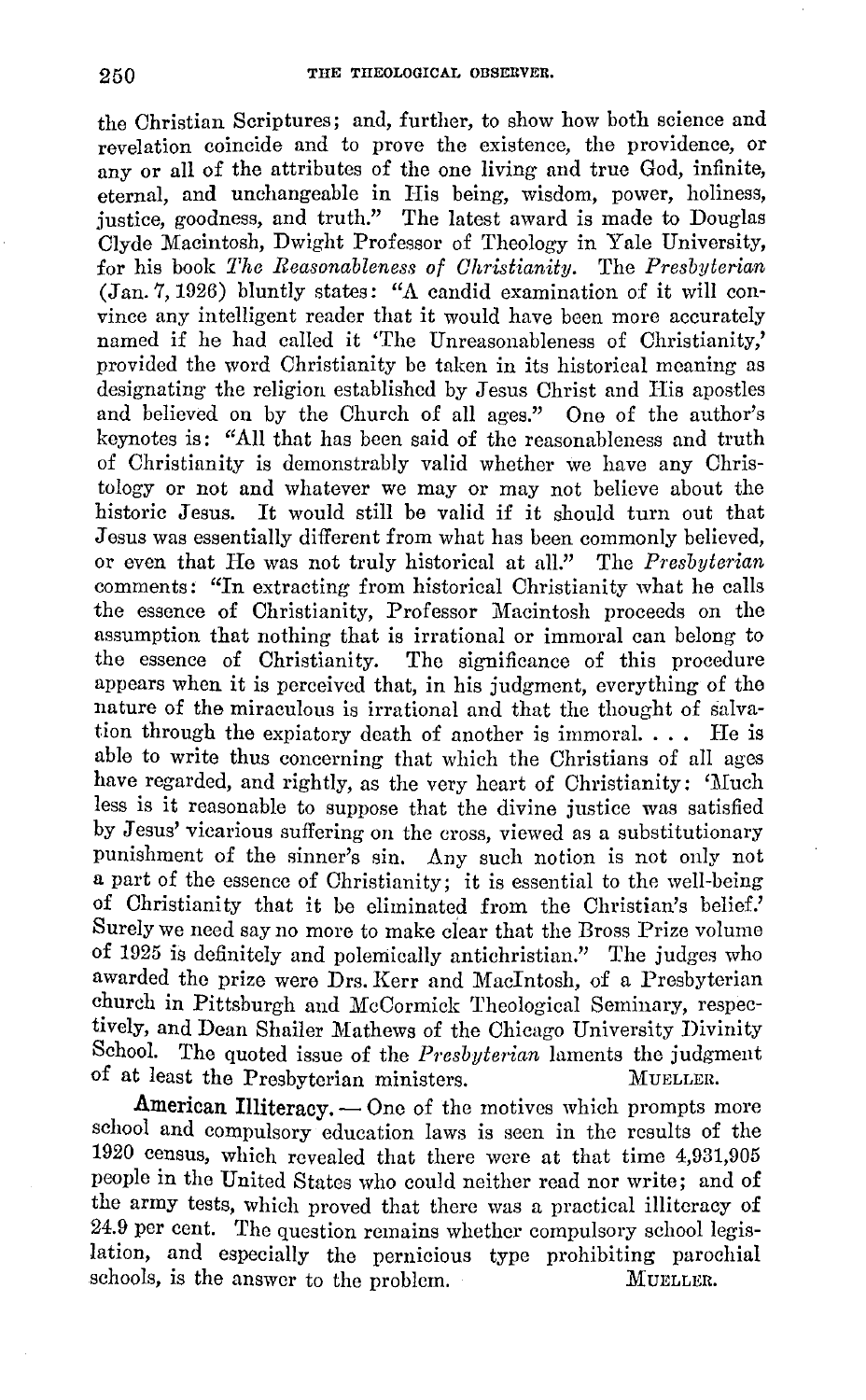"The Movies for Morons." - The editorial comment of the February issue of the *Catholic World* brings some interesting thoughts on the movies: "Every one criticizes the 'movies.' Yet every one seems to continue to go to them. I hear of no one who resolves - and keeps his resolution - not to go. The truth is that the moving pictures have become indispensable. At their best they are wonderful; at their worst they are unspeakable. That is to say, they arc like books and paintings and music and people. There is the point- they are like the people. Critics, especially critics who have intelligence, are apt to forget what the people arc like. The intellectuals object to the moving pictures as an insult to the intelligence of the public. They forget that it is difficult, indeed, practically impossible, to insult the intelligence of the public. Of course, we have had public schools and parochial schools for many generations. And we have hundreds of colleges, annually flooding the country with presumably intelligent graduates. But the dismal fact remains that the 'public' as such is almost inconceivably dull-witted. One proof of that fact is that the public does not rise up and hoot most of the pictures off the screen.  $\ldots$  The truth is the public doesn't recognize the insipidity and the asininity of most of the pictures. That is to say, the public is moronesque, if not exactly moron.... Moron... means simply one whose mental level is that of a normal child of eight or twelve years." MUELLER.

A Reformation Day in India. - Missionary Blaess, of Ambur, India, reports a combined service of the native congregations in Ambur and vicinity in the *Australian Lutheran* of January 20, 1926. Preliminary work was the distribution of about 800 programs, containing an order of the services to he held and a translation of *What the Lutheran Church Stands For* by Prof. Th. Graebner, the posting of placards with sentence sermons in Tamil and English, with Biblepassages, in prominent places of the town, and information given by the Christians when questioned regarding the material. The festival was celebrated on November 1. It opened with a service in tho morning, attended by 500 people from Ambur and some 25 villages surrounding. After the service the visitors were shown the missionwork at Ambur: the hospital, the girls' boarding-school, the high school, Cheri School, and other features. A meal of native dishes was served at 1 o'clock by the Ambur congregation. At 3.30 P.M. the boys of the boarding-school staged a parade, carrying a banner and singing songs, returning with a number of Hindus and Mohammedans in their wake. The evening service was marked by the substitution of the recitation in Tamil of the story of Luther's life in place of the sermon. After the service another meal was served, hymns and lyrics were sung, and fireworks displayed. The report also presents some interesting information concerning the Gospel Training-station at Ambur, which is designed to train men for the position of teachers and Gospel-workers. The first class finished April, 1925; six members of this class are in active work, and the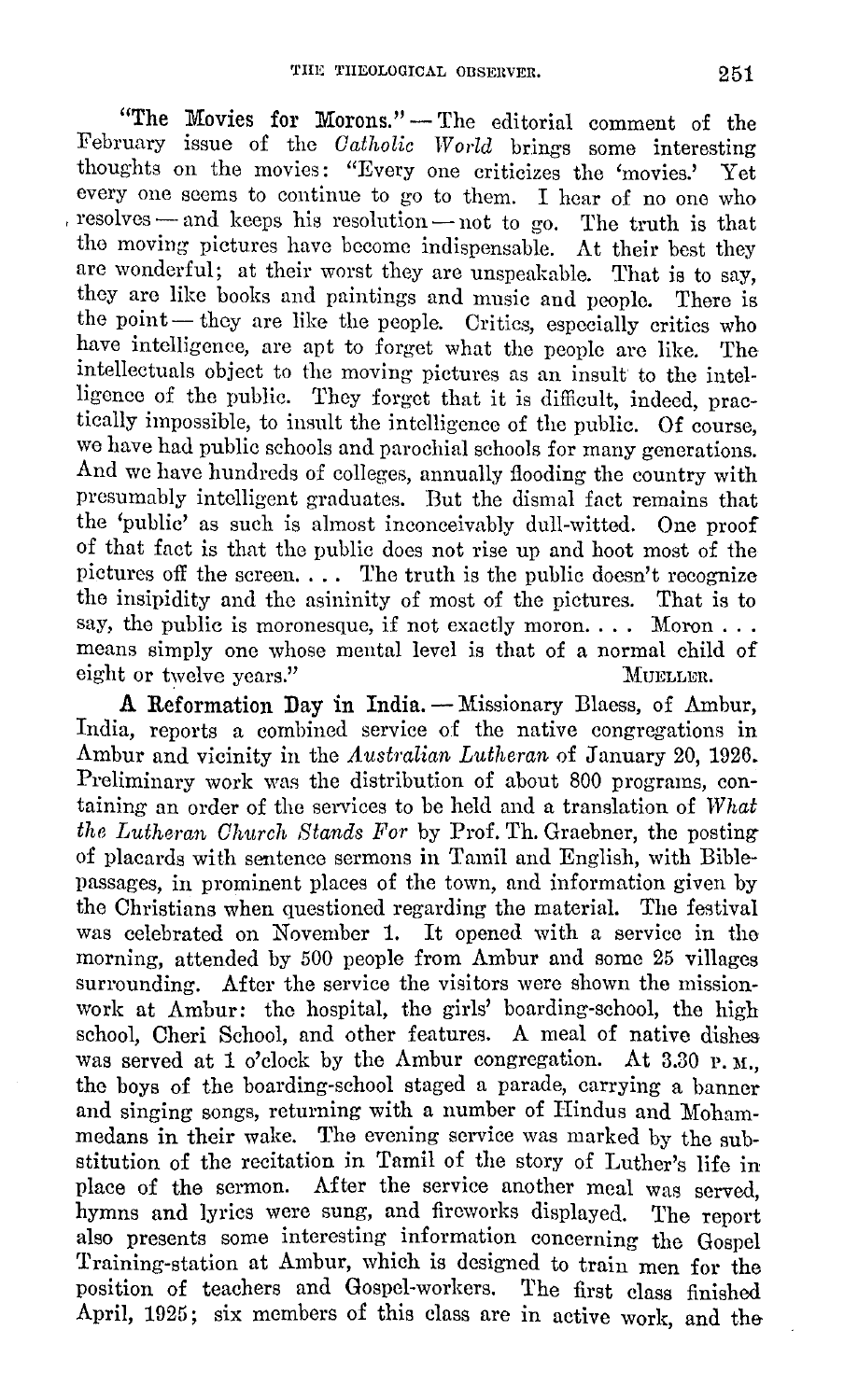seventh is studying in Nagercoil Seminary. The second class, consisting of eight men, will finish April, 1926. Due to accidents and illness among the members of the faculty of this school, the work at the time of writing was in the hands of Missionaries Blaess and  $N$ offke $-$  an arduous task alongside of mission-work. The missionaries are filled with zeal for the work, but complain of the shortage of men in the field and plead for reinforcements. Their call deserves<br>an answer. MUELLER. an answer. Multiple and the matrix of  $\mathbf{M}$ 

**Denominationalism in the Foreign Field.** - Is there any one that has at any time bestowed a modicum of thought on the extension of Christianity in heathen countries to whom the division of the Church into many opposing denominations has not appeared a very formidable hindrance? ·Modernistic mission boards are endeavoring to evolve a Christianity which will not be hampered by distinctive beliefs and form the basis for one great national Christian Church in China, in India, etc. That a Christianity having a basis so broad that the Unitarians, the Methodists, and the Lutherans can stand on it is no longer real Christianity is, of course, a truth hidden from such promoters. Dr. W. 0. Carver, Professor of Missions in the Southern Baptist Theological Seminary, Louisville, writes touching this matter in the *Review and Expositor* (April, 1926) : "However much and however honestly we deplore Western denominationalism, is it, after all, quite so serious a hindrance to the acceptance of Christianity in missionary countries as we sometimes imagine? One recalls having heard the late Bishop Thoburn say that he had never known an Indian to raise this objection unless it had been suggested to him by some foreigner. With more than forty denominations of Buddhism in Japan, with a considerable number of them in China, with various local cults in every community, is the human mind in China so desperately confused by various interpretations of a new faith? It is not at all argued that our Western denominations should be perpetuated in China; it is suggested that doctrinaire theories, proposed and promoted by foreigners, may be much more largely responsible for the hindrance in the Chinese mind than has properly been taken account of. Until we are ready and able to transcend our denominationalism in the West, we cannot hope to conceal it from the non-Christian world or from the newer churches *in* China, and the effort to do so might suggest something of insincerity rather than afford a winning appeal *in* the missionary lands. It is hardly to be hoped that we shall be able to overcome a past built up through many centuries by piously saying: 'Go to, let us build a simple, undivided, unhampered Christianity in China.' We shall probably have to solve our homeland and our foreign-land problem of Christian unity *pari passu."* While a divided Church is certainly not in keeping with the will of God, there is something infinitely worse, be *it* at home or abroad, namely, the modern apostasy, which calls itself Christian, but has robbed Jesus of His divine glory and teaches salvation by works. ARNDT.